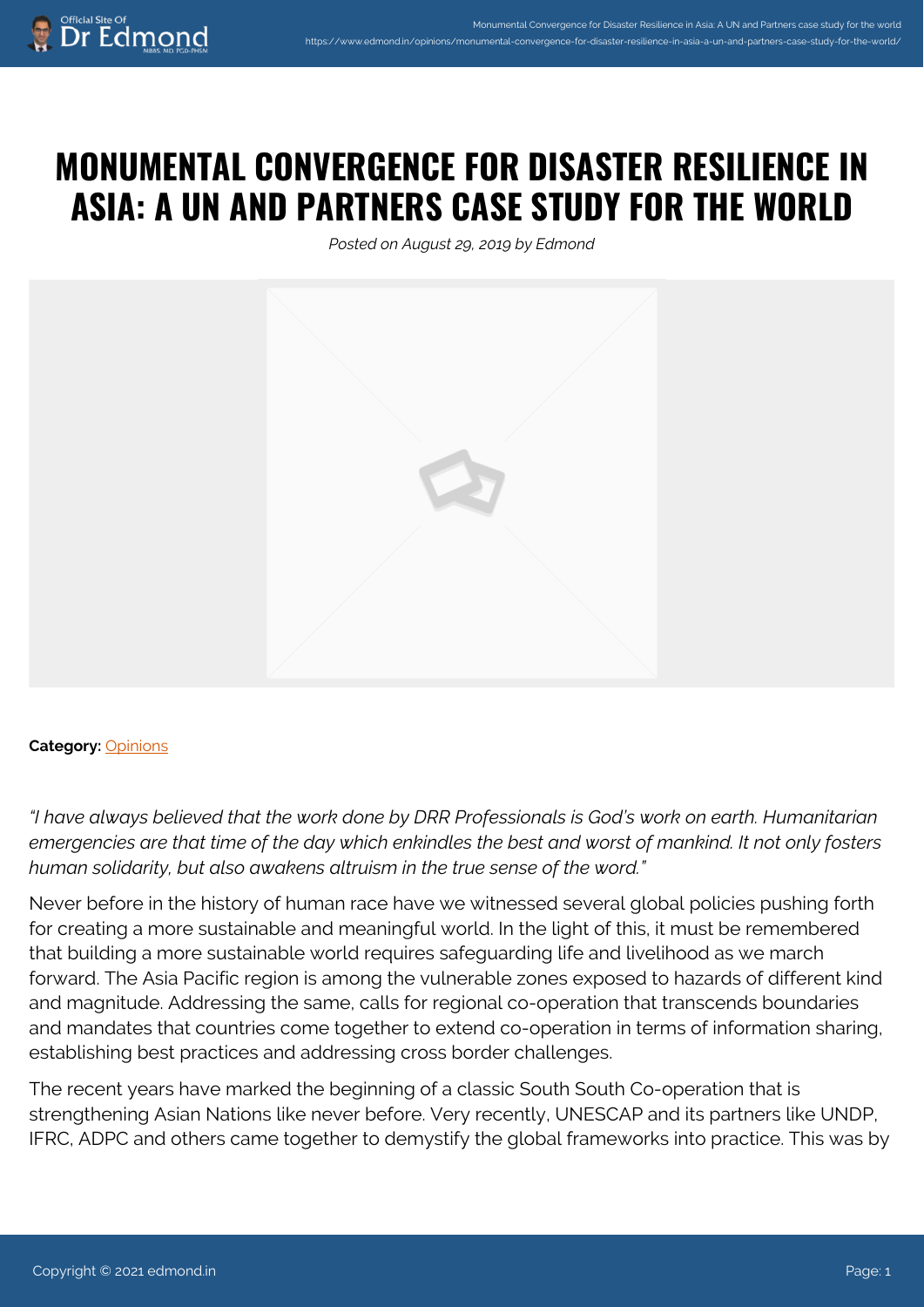far a monumental convergence for disaster resilience by Asian Countries and their partner organisations which signalled the beginning of a long standing vision that is now being created. A wise man once said, coming together is a beginning, staying together is progress. This regional meeting held at Bangkok in Thailand on Demystifying the Global frameworks into practice echoed and magnified the saying and highlighted the need to come together and emerge stronger.

Policy makers from different countries and grass-root level workers were brought together to identify the best practices and also recognise the challenges which could be addressed through collective will and shared optimism. The regional meeting stood out head and shoulder above the rest because it created an inter-sectoral resilience dialogue, brought about networks from the Asia Pacific region to ideate upon top down and bottom up approaches to engage in risk reduction and resilience building measures which remain integral to human survival.

Historical disasters in the past will record that unless country to country co-operation exist, addressing disasters effectively will not be possible. It has also served to understand that one size fits all approach can best be confined to the books in libraries and a horizontal and vertical approach is necessary to achieve resilience so that less people die due to a disaster and also to ensure that less economic damage occurs thereby enabling faster recovery and rehabilitation processes. The challenge disasters bring is that multiple agencies need to be involved. We need effective and efficient early warning systems, we need trained man-power to rescue and provide relief, we need health workers to be competent to ensure optimum treatment to the victims of disasters, we need governments to have emergency funding for addressing post disaster recovery and we also need regional, national and state level co-operation and integration to connect the dots in an efficient, quick and organised manner.

Creating a new regional future would mean integrating Disaster Risk Reduction into the Sustainable Development Goals drawing inspiration from the Sendai Framework for DRR and have time bound, accountable achievement to attain serious result cutting across all sectors that become party in the

risk reduction processes. UNESCAP in the Asia Pacific Disaster Report 2015 documents that over 1625 disaster events have been recorded from 2005 to 2014 leading to over 5,00,000 deaths, affecting 1.4 billion people and causing economic damage of over \$523 billion.

Addressing this challenge will require integrating the philosophy and concept of early warning system into national level and state level policy and planning. Trans-boundary river basin flooding and coastal hazards will need regional co-operation to be strengthened. Involving the private sector and working with multi-national companies will tilt the balance to secure a resilient future and build a better world.

Disaster Risk Reduction is no longer a wait and watch approach, but it remains by far a way of life that needs to percolate as a deeper conscience. This conscience will bloom only when we remain convinced that safeguarding societies and empowering communities is more than just about saving life and protecting economic development, but it is also a way of leaving the world, a bit better than what we possibly inherited.

The Asia and the Pacific region have so much to learn from each other. Take for example, India's